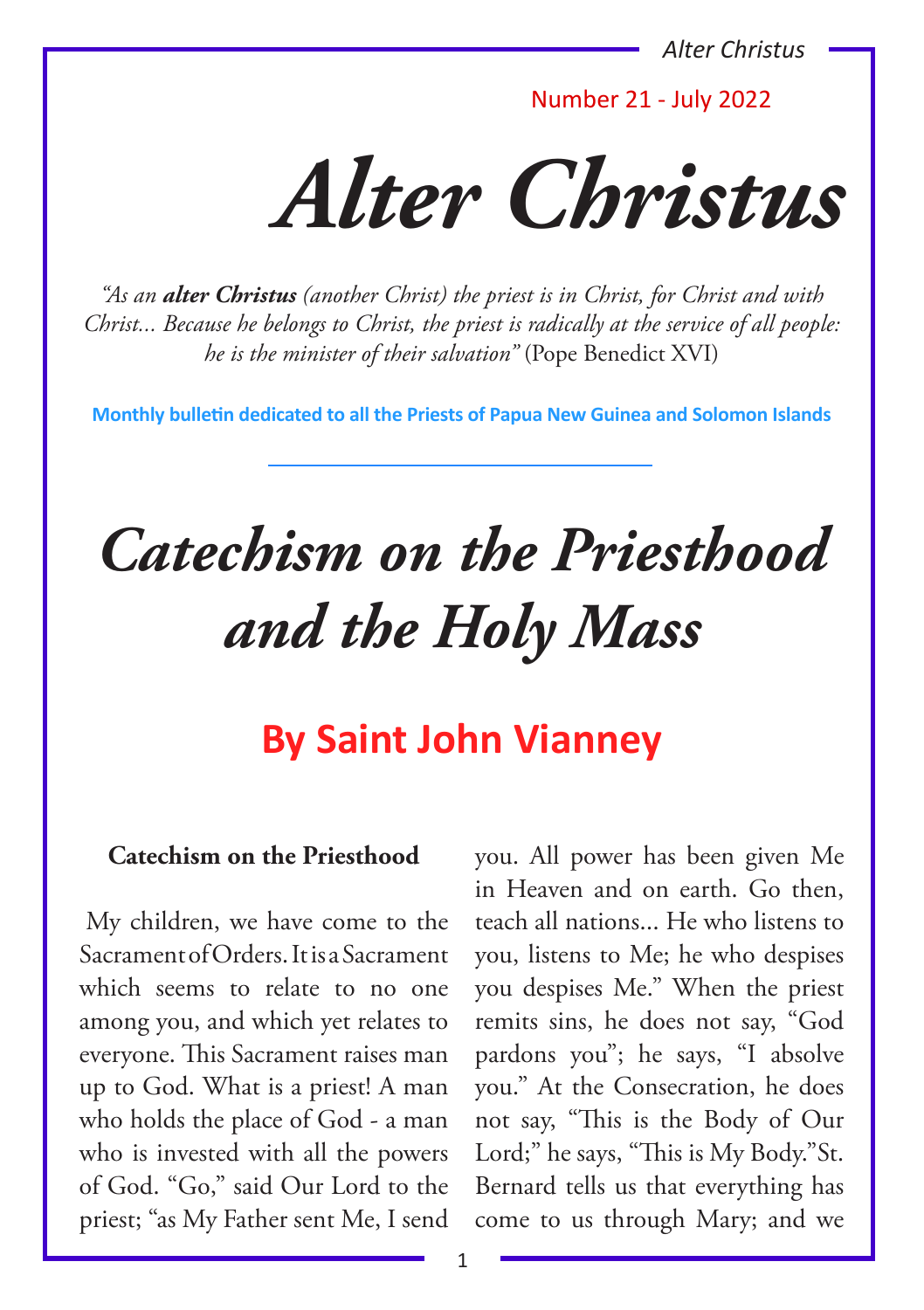may also say that everything has come to us through the priest; yes, all happiness, all graces, all heavenly gifts. If we had not the Sacrament of Orders, we should not have Our Lord. Who placed Him there, in that tabernacle? It was the priest. Who was it that received your soul, on its entrance into life? The priest. Who nourishes it, to give it strength to make its pilgrimage? The priest. Who will prepare it to appear before God, by washing that soul, for the last time, in the blood of Jesus Christ? The priest - always the priest. And if that soul comes to the point of death,

who will raise it up, who will restore it to calmness and peace? Again the priest. You cannot recall one single blessing from God without finding, side by side with this recollection, the image of the priest.

Go to confession to the Blessed Virgin, or to an angel; will they absolve you? No. Will they give you the Body and Blood of Our Lord? No. The Holy Virgin cannot make her Divine Son descend into the Host. You might have two hundred angels there, but they could not absolve you. A priest, however simple he may

# **Saint John Vianney**

St. John Vianney, also called Curé d'Ars, (born May 8, 1786, Dardilly, France - died August 4, 1859, Ars), French priest who was renowned as a confessor and for his supernatural powers. He is the patron saint of parish priests. He was ordained in 1815 and was made assistant priest at Écully, France. In 1818 he became priest of the small village of Ars, which he made a model parish and from which reports of his holiness and his supernatural powers soon spread. He was known for his devotion to the Virgin Mary and to St. Philomena and was dedicated to the sacrament of reconciliation (confession)



for his parishioners. From 1824 he suffered attacks that he believed were caused by the Devil, who allegedly on one occasion set fire to Vianney's bed. By 1827 Ars had become a pilgrimage site, and, every year from 1845 until Vianney's death, about 20,000 persons visited Ars to see Vianney and especially to make their confession to him. The holy curé spent as many as 12 or 15 hours daily in his confessional. He was canonized by Pope Pius XI.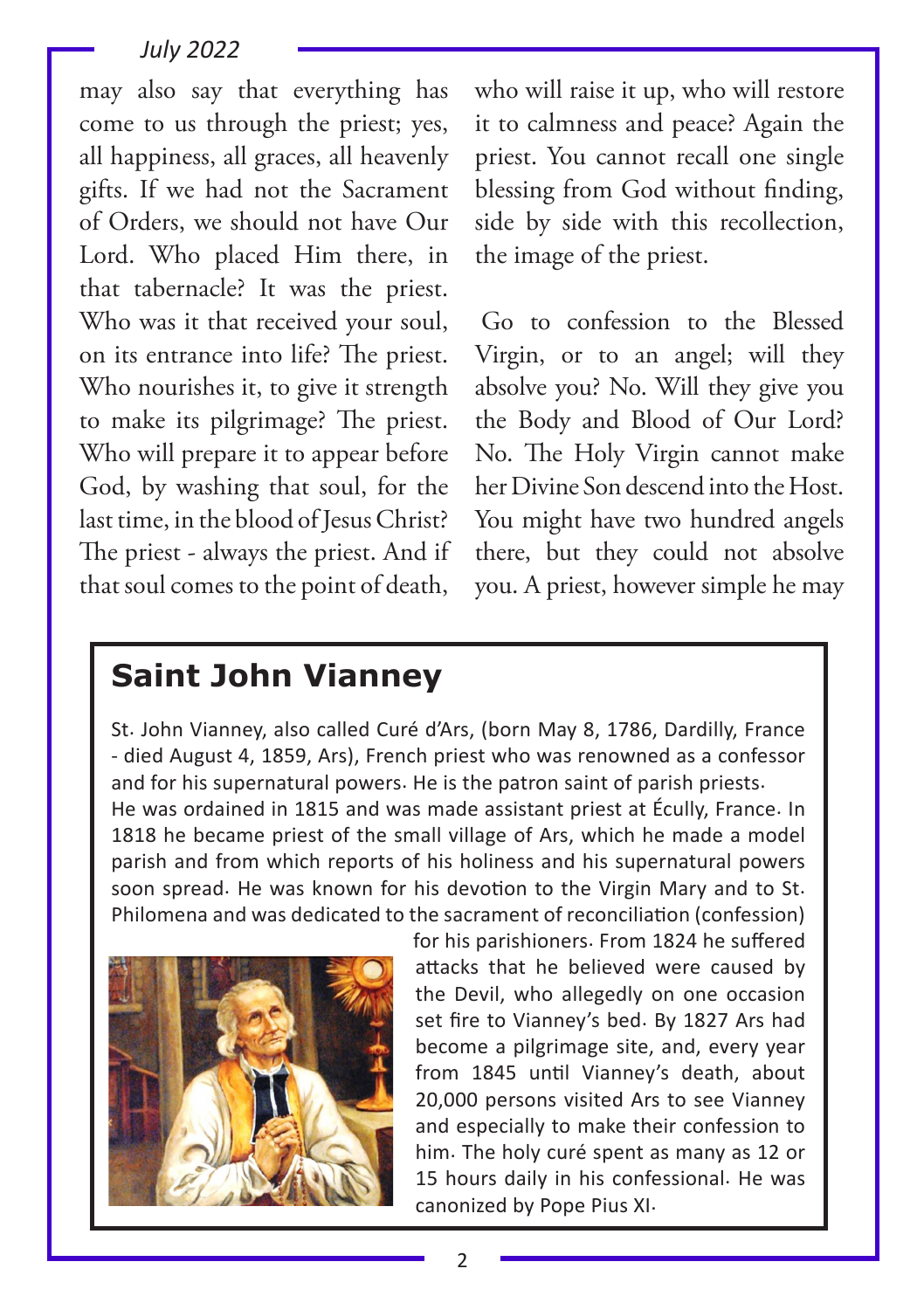be, can do it; he can say to you, "Go in peace; I pardon you." Oh, how great is a priest! The priest will not understand the greatness of his office till he is in Heaven. If he understood it on earth, he would die, not of fear, but of love. The other benefits of God would be of no avail to us without the priest. What would be the use of a

house full of gold, if you had nobody to open you the door! The priest has the key of the heavenly treasures; it is he who opens the door; he is the steward of the good God, the distributor of His wealth. Without the priest, the Death and Passion of Our Lord would be of no avail. Look at the heathens: what

**Go to confession to the Blessed Virgin, or to an angel; will they absolve you? No. Will they give you the Body and Blood of Our Lord? No. The Holy Virgin cannot make her Divine Son descend into the Host. You might have two hundred angels there, but they could not absolve you. A priest, however simple** 

**he may be, can do it.**

has it availed them that Our Lord has died? Alas! they can have no share in the blessings of Redemption, while they have no priests to apply His Blood to their souls!

The priest is not a priest for himself; he does not give himself

absolution; he does not administer the Sacraments to himself. He is not for himself, he is for you. After God, the priest is everything. Leave a parish twenty years without priests; they will worship beasts. If the missionary Father and I were to go away, you would say, "What can we do in this church? there is no Mass;

*Alter Christus*

Our Lord is no longer there: we may as well pray at home." When people wish to destroy religion, they begin by attacking the priest, because where there is no longer any priest there is no sacrifice, and where there is no longer any sacrifice there is no religion.

When the bell calls you to church, if you were asked, "Where are you going?" you might answer, "I am going to feed my soul." If someone were to ask you, pointing to the tabernacle, "What is that golden door?" "That is our storehouse, where the true Food of our souls is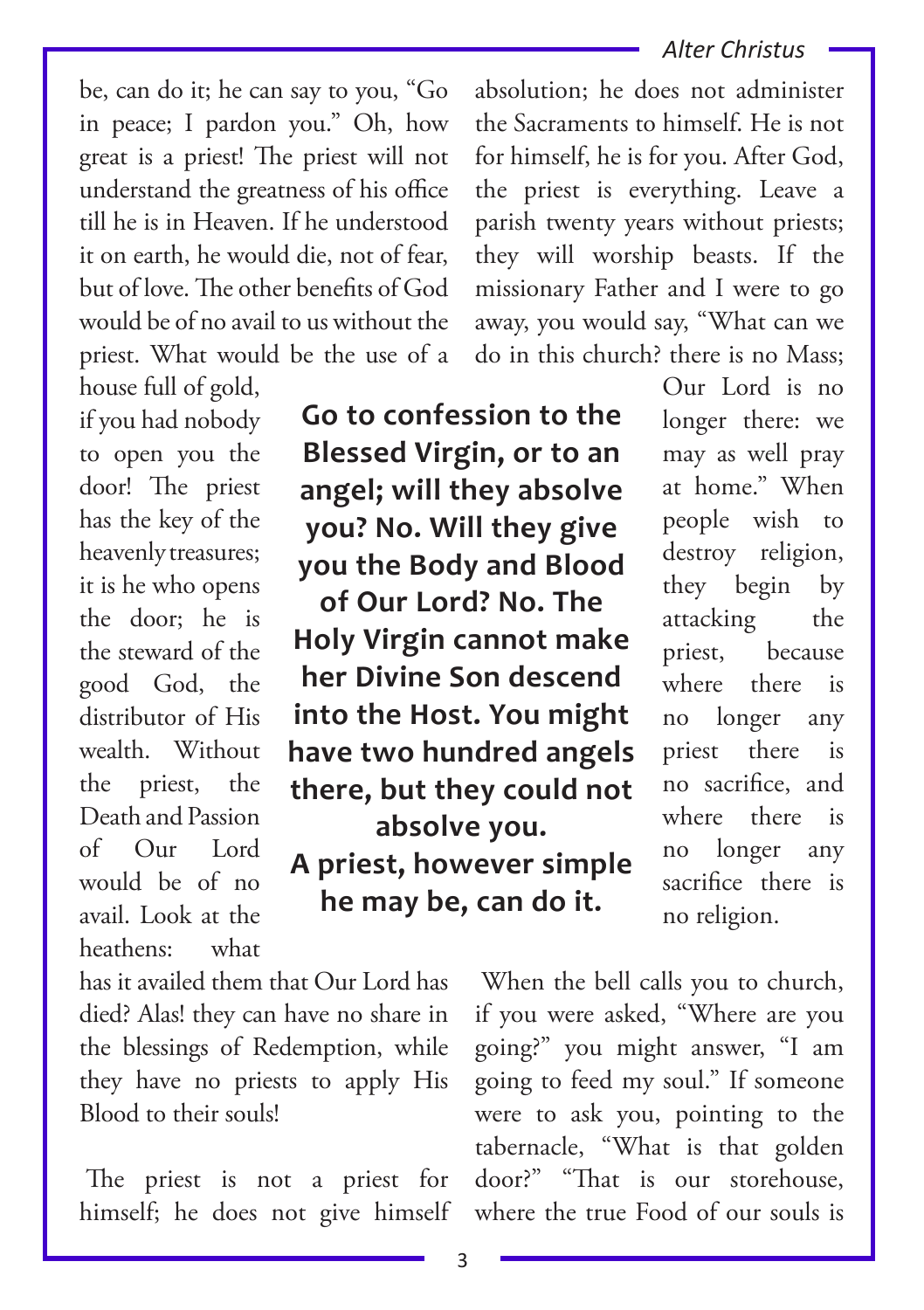kept." "Who has the key? Who lays in the provisions? Who makes ready the feast, and who serves the table?" "The priest." "And what is the Food?" "The precious Body and Blood of Our Lord. " O God! O God! how Thou hast loved us! See the power of the priest; out of a piece of bread the word of a priest makes a God. It is more than creating the world. Someone said, "Does St. Philomena, then, obey the Curé of Ars?" Indeed, she may well obey him, since God obeys him.

If I were to meet a priest and an angel, I should salute the priest before I saluted the angel. The latter is the friend of God; but the priest holds His place. St. Teresa kissed the ground where a priest had passed. When you see a priest, you should say, "There is he who made me a child of God, and opened Heaven to me by holy Baptism; he who purified me after I had sinned; who gives nourishment to my soul." At the sight of a church tower, you may say, "What is there in that place?" "The Body of Our Lord." "Why is He there?" "Because a priest has been there, and has said holy Mass. "

What joy did the Apostles feel after the Resurrection of Our Lord, at seeing the Master whom they had loved so much! The priest must feel the same joy, at seeing Our Lord whom he holds in his hands. Great value is attached to objects which have been laid in the drinking cup of the Blessed Virgin and of the Child Jesus, at Loretto. But the fingers of the priest, that have touched the adorable Flesh of Jesus Christ, that have been plunged into the chalice which contained His Blood, into the pyx where His Body has lain, are they not still more precious? The priesthood is the love of the Heart of Jesus. When you see the priest, think of Our Lord Jesus Christ.

## **Catechism on the Holy Sacrifice of the Mass**

All good works together are not of equal value with the sacrifice of the Mass, because they are the works of men, and the holy Mass is the work of God. Martyrdom is nothing in comparison; it is the sacrifice that man makes of his life to God; the Mass is the sacrifice that God makes to man of His Body and of His Blood. Oh, how great is a priest! if he understood himself he would die. God obeys him; he speaks two words, and Our Lord comes down from Heaven at his voice, and shuts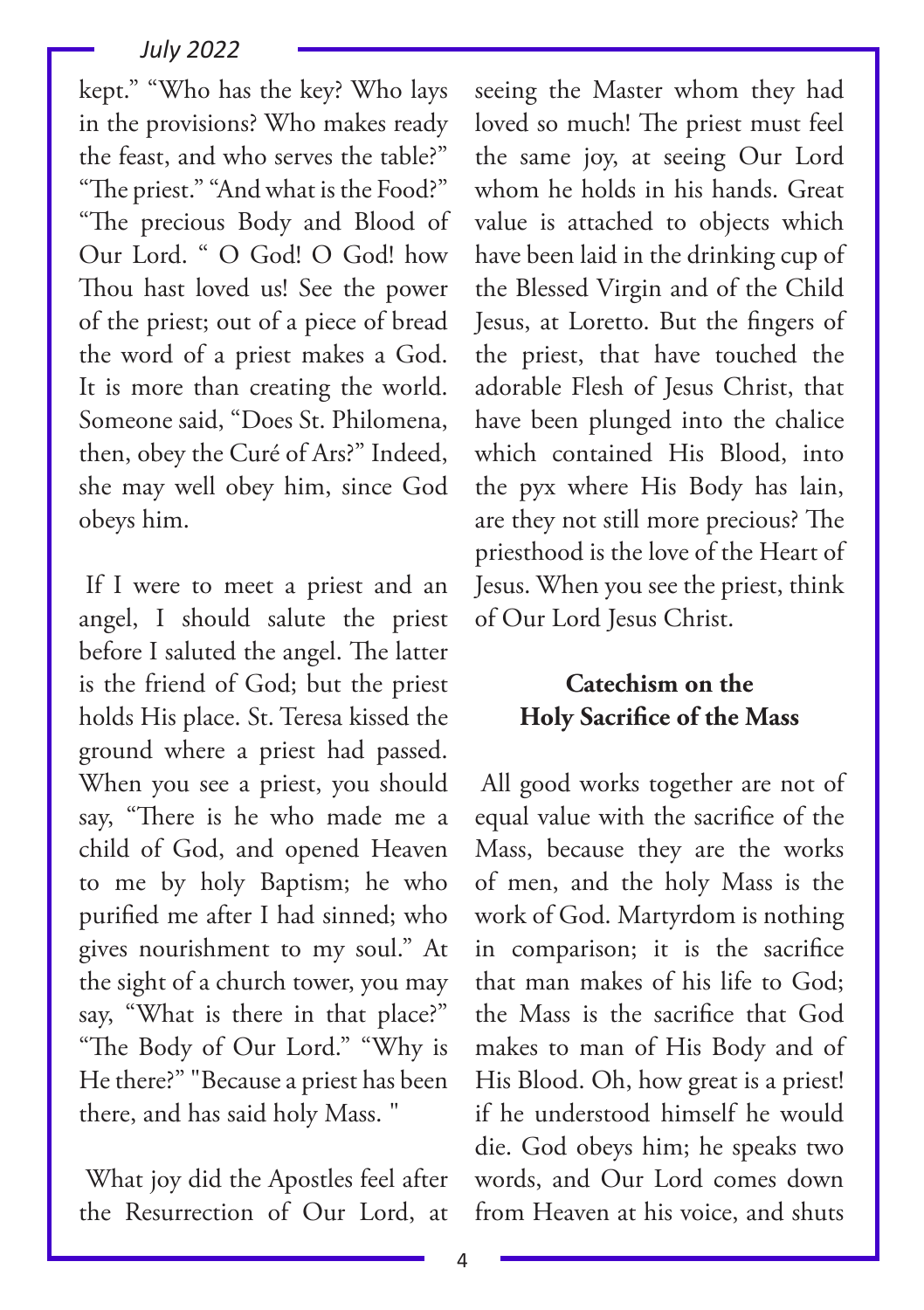die of love. God spares us because of our weakness. A priest once, after the Consecration, had some little doubt whether his few words could have made Our Lord descend upon

Himself up in a little Host. God looks upon the altar. "That is My wellbeloved Son," He says, "in whom I am well-pleased." He can refuse nothing to the merits of the offering

of this Victim. If we had faith, we should see God hidden in the priest like a light behind a glass, like wine mingled with water.

After the Consecration, when I hold in my hands the most holy Body of Our Lord, and when I am in discouragement, seeing myself

**All good works together are not of equal value with the sacrifice of the Mass, because they are the works of men, and the holy Mass is the work of God. Martyrdom is nothing in comparison; it is the sacrifice that man makes of his life to God; the Mass is the sacrifice that God makes to man of His Body and of His Blood.** 

the Altar; at the same moment he saw the Host all red, and the corporal tinged with blood.

If someone said to us, "At such an hour a dead person is to be raised to life," we should run very quickly to see it. But is not the Consecration, which changes bread and wine

into the Body and Blood of God, a much greater miracle than to raise a dead person to life? We ought always to devote at least a quarter of an hour to preparing ourselves to hear Mass well; we ought to annihilate ourselves before God, after the example of His profound annihilation in the Sacrament of the Eucharist; and we should make our examination of conscience, for we must be in a state of grace to be able to assist properly

worthy of nothing but Hell, I say to myself, "Ah, if I could at least take Him with me! Hell would be sweet with Him; I could be content to remain suffering there for all eternity, if we were together. But then there would be no more Hell; the flames of love would extinguish those of justice." How beautiful it is. After the Consecration, the good God is there as He is in Heaven. If man well understood this mystery, he would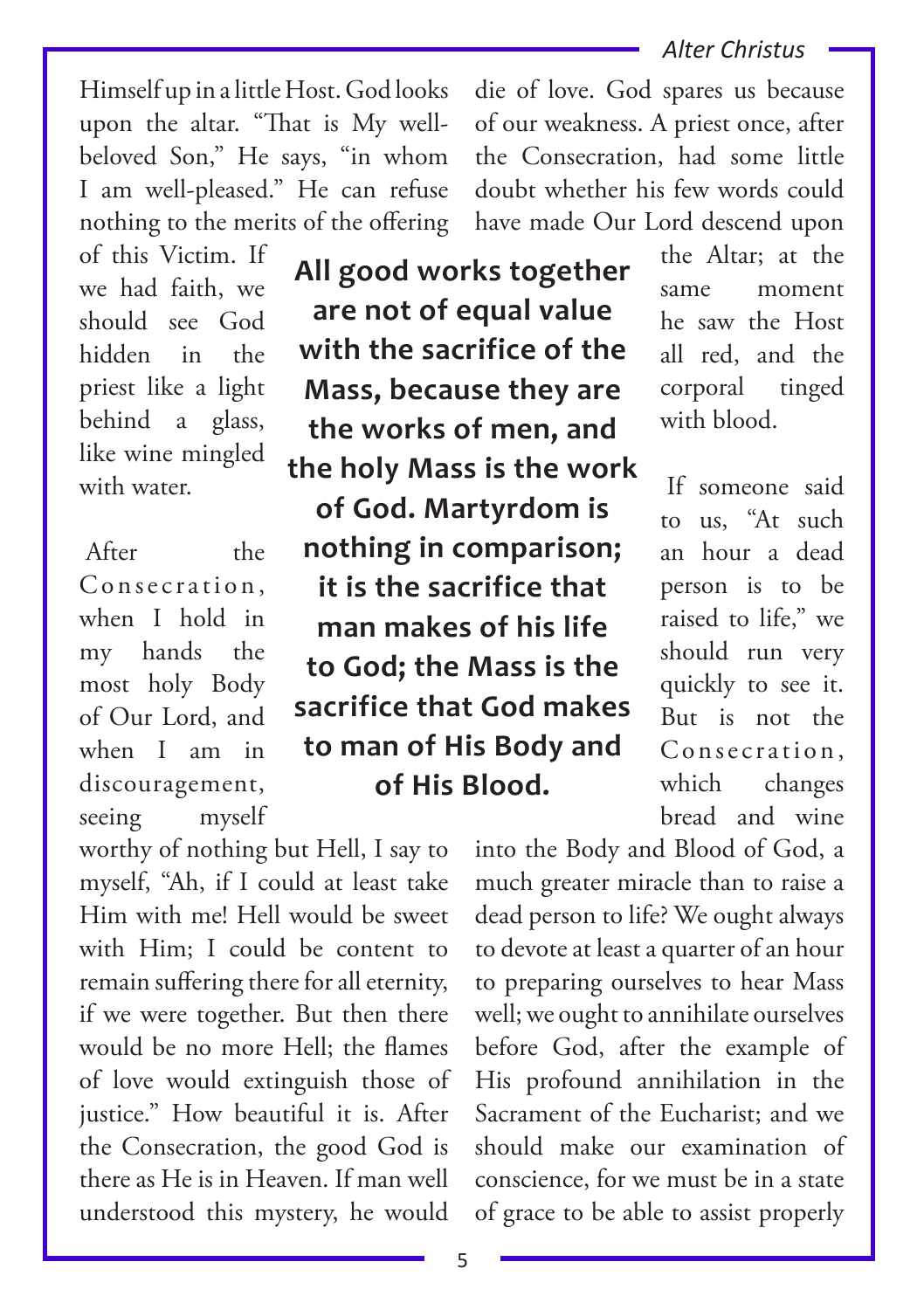at Mass. If we knew the value of the holy Sacrifice of the Mass, or rather if we had faith, we should be much more zealous to assist at it.

My children, you remember the story I have told you already of that holy priest who was praying for his friend; God had, it appears, made known to him that he was in Purgatory; it came into his mind that he could do nothing better than to offer the holy Sacrifice of the Mass for his soul. When he came to the moment of Consecration, he took the Host in his hands and said, "O Holy and Eternal Father, let us make an exchange. Thou hast the soul of my friend who is in Purgatory, and I have the Body

of Thy Son, Who is in my hands; well, do Thou deliver my friend, and I offer Thee Thy Son, with all the merits of His Death and Passion." In fact, at the moment of the elevation,

**Jesus is in the tabernacle to console us; and therefore we ought often to visit Him. How pleasing to Him is the short quarter of an hour that we steal from our occupations, from something of no use, to come and pray to Him, to visit Him, to console Him for all the outrages He receives!**

Well, my children, when we want to obtain anything from the good God, let us do the same; after Holy Communion, let us offer Him His well-beloved Son, with all the merits of His death and His Passion. He will not be able to refuse us anything.

## **Catechism on the Real Presence**

Our Lord is hidden there, waiting for us to come and visit Him, and make our request to Him. See how good He is! He accommodates Himself to our weakness. In Heaven, where we shall be glorious and triumphant, we shall see him in all His glory. If He had presented Himself before us

> in that glory now, we should not have dared to approach Him; but He hides Himself, like a person in a prison, who might say to us, "You do not see me, but that is no matter; ask of me all you wish

he saw the soul of his friend rising to Heaven, all radiant with glory. and I will grant it." He is there in the Sacrament of His love, sighing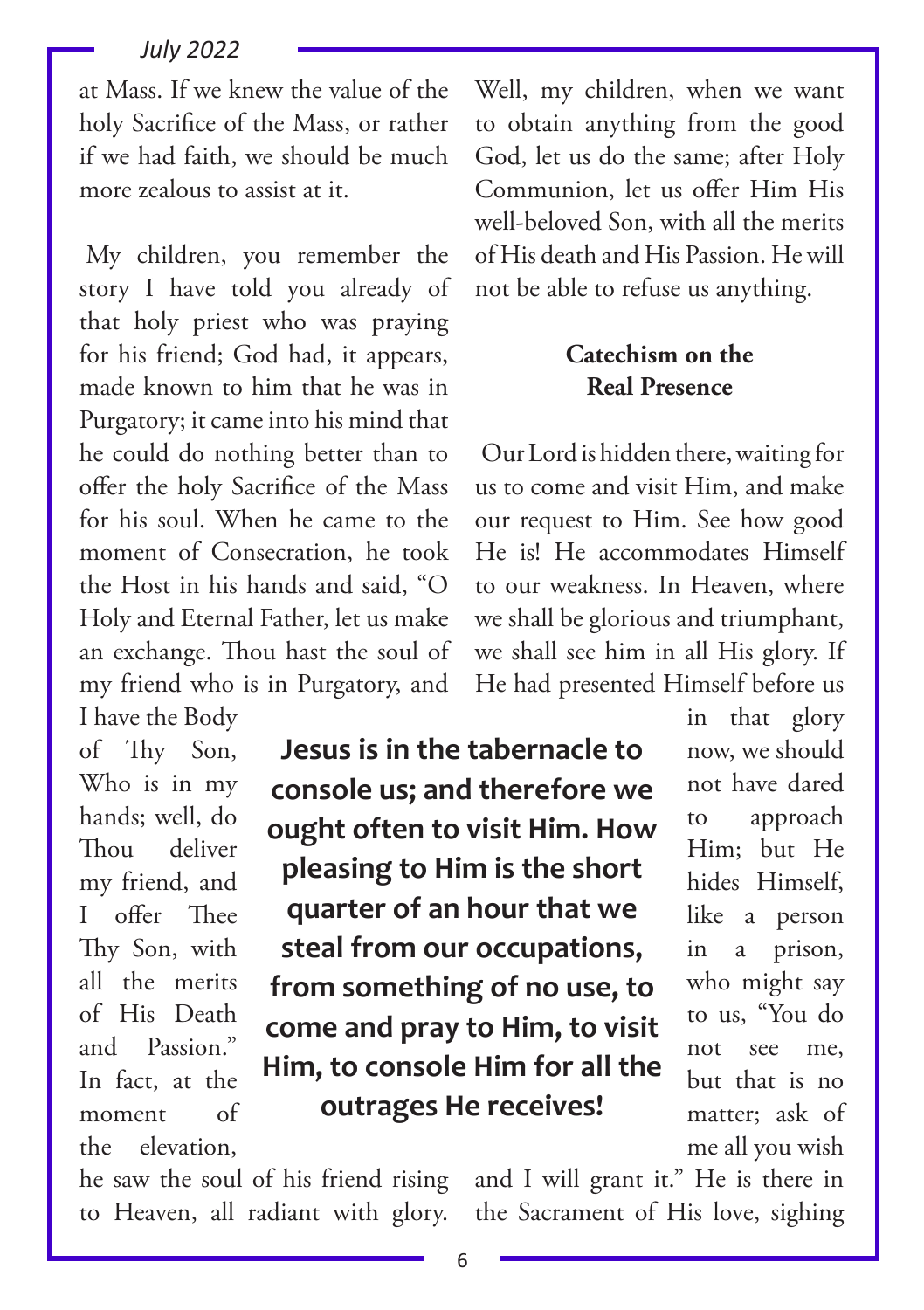and interceding incessantly with His Father for sinners. To what outrages does He not expose Himself, that He may remain in the midst of us! He

is there to console us; and therefore we ought often to visit Him. How pleasing to Him is the short quarter of an hour that we steal from our occupations, from something of no use, to come and pray to Him, to visit Him, to console Him for all the outrages

He receives! When He sees pure souls coming eagerly to Him, He smiles upon them. They come with that simplicity which pleases Him so much, to ask His pardon for all sinners, for the outrages of so many ungrateful men. What happiness do we not feel in the presence of God, when we find ourselves alone at His feet before the holy tabernacles! "Come, my soul, redouble thy fervour; thou art alone adoring thy God. His eyes rest upon thee alone." This good Saviour is so full of love for us that He seeks us out everywhere.

Ah! if we had the eyes of angels with which to see Our Lord Jesus Christ,

**If I were to meet a priest and an angel, I should salute the priest before I saluted the angel. The latter is the friend of God; but the priest holds His place.**

who is here present on this altar, and who is looking at us, how we should love Him! We should never more wish to part from Him. We should

wish to remain always at His feet; it would be a foretaste of Heaven: all else would become insipid to us. But see, it is faith we want. We are poor blind people; we have a mist before our eyes. Faith alone can dispel this mist. Presently,

my children, when I shall hold Our Lord in my hands, when the good God blesses you, ask Him then to open the eyes of your heart; say to Him like the blind man of Jericho, "O Lord, make me to see!" If you say to Him sincerely, "Make me to see!" you will certainly obtain what you desire, because He wishes nothing but your happiness. He has His hands full of graces, seeking to whom to distribute them; Alas! and no one will have them. Oh, indifference! Oh, ingratitude! My children, we are most unhappy that we do not understand these things! We shall understand them well one day; but it will then be too late!